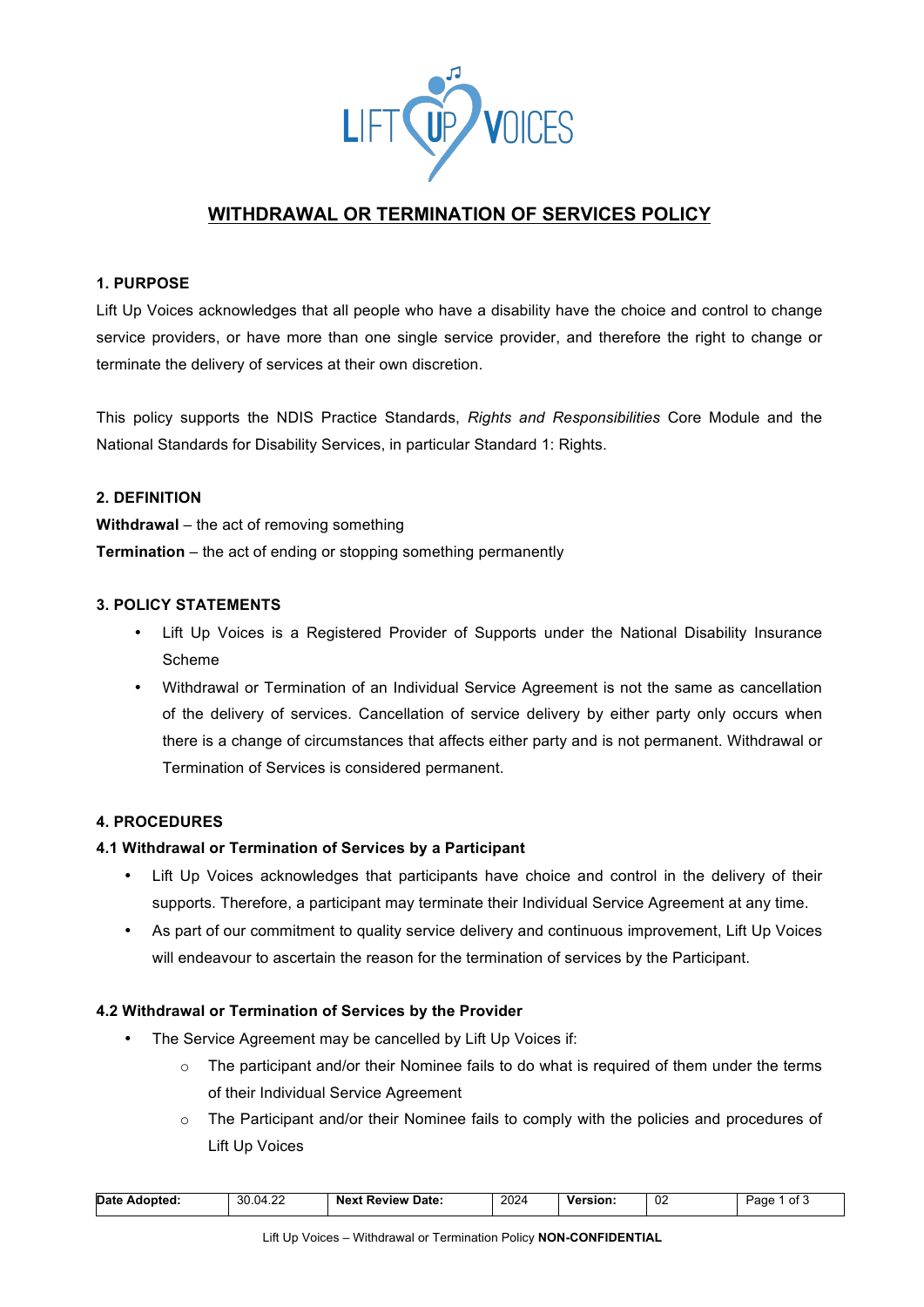- $\circ$  The Participant and/or their Nominee fails to communicate and provide information pertaining to changes to support needs
- o Workplace Health and Safety considerations are ignored
- o Communication has broken down between the Parties and/or
- $\circ$  Payment for support and/or expenses has not been received as per the Individual Service Agreement
- Upon termination of the Individual Service Agreement by either party, Lift Up Voices will take steps to ensure:
	- $\circ$  The cancellation of services has been reported to the National Disability Insurance Agency
	- o All support and services that has been provided under the terms of the Service Agreement have been claimed

# 5. **EXIT PROCEDURES**

- 5.1 Lift Up Voices acknowledges that exiting a service can be a daunting, stressful and anxious process for people using the service as well as their family members and carers. Lift Up Voices ensures that an exit occurs in a professional, planned and collaborative manner.
- 5.2 Prior to exiting Lift Up Voices, people are provided guidance and support to investigate other options or models of support from Lift Up Voices (including online delivery), explore the consequences of their decision to exit the service and consider re-entry to the service in the future should their needs or circumstances change.
- 5.3 In the event of a temporary transition, the participant reserves the right to re-access the service, within a period of three (3) months after formally exiting the service, without having to follow formal access processes, provided the necessary service and support resources are available.
- 5.4 Following expiration of the three month cooling off period, the person's place within the service is formally terminated and a new 1:1 consultation needs to be undertaken if the person requests service at some point in the future.

## **5. DELEGATIONS**

## **5.1 Directors**

- Ensure as far as practicable that all Head Coaches, Assistant Coaches, support workers and other staff personnel have followed the relevant Policy and Procedures.
- Liaise with the Participants and/or their Nominee who have indicated that they wish to withdraw service or terminate their Individual Service Agreement.
- Report to the Directors with relevant statistical/operational information that relates to the withdrawal or termination of support and any financial implications that may have on the service.
- Notify the NDIA of any impending withdrawal of service or termination of an Individual Service Agreement prior to its date of expiry.

|  | Date Adopted: | 30.04.22 | <b>Next Review Date:</b> | 2024 | <b>Version:</b> | -02 | იf ა<br>Page |
|--|---------------|----------|--------------------------|------|-----------------|-----|--------------|
|--|---------------|----------|--------------------------|------|-----------------|-----|--------------|